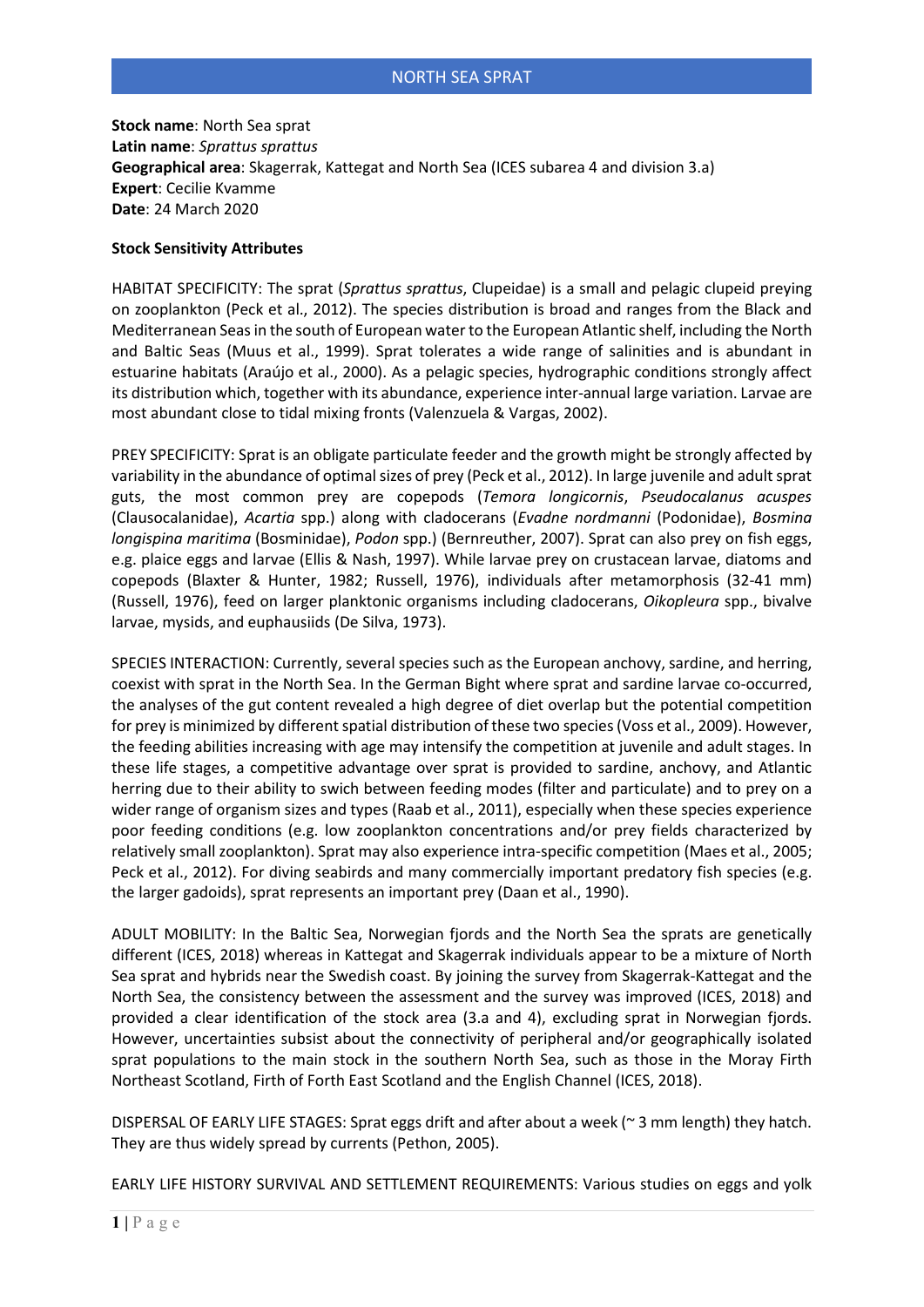sac larvae (Kanstinger, 2007; Nissling, 2004; Petereit et al., 2008; Thompson et al., 1981) suggest that temperatures between 7 and 13 °C support higher survival of these stages. Sub-optimal temperatures range between 5 and 7 °C as well as 13-17 °C and 1-3 °C and 17-20 °C result in high mortality. Spawning temperatures are within these thermal boundaries. The duration of the endogenous feeding period is 135 ± 3 degree-days (°C d) at constant temperatures between 5 and 13 °C (Kanstinger, 2007; Nissling, 2004; Petereit et al., 2008; Thompson et al., 1981). The larva starts exogenous feeding with a standard length of  $\approx$  5.5 mm.

COMPLEXITY IN REPRODUCTIVE STRATEGY: Sprat is an indeterminate batch spawner, as many other clupeiform species that spawns over a prolonged period between 6 and 15 °C (depending on spawning time at different latitudes) (Peck et al., 2012). Spawning season duration, batch fecundity and frequency are expected to vary both, within and between years in all regions (Alheit, 1988; Alshuth, 1988; Heidrich, 1922).

SPAWNING CYCLE: Even though some individuals may spawn at age 1, adults are generally mature at 2 years (Bailey, 1980). As a multiple batch spawner, sprat releases several egg batches throughout the spawning season (up to 10 in some areas) (George & Alheit, 1987). Sprat spawns in both coastal and offshore waters (Whitehead, 1985) and relative fecundity, peak spawning vary significantly between years and regions (Alheit et al., 1987). In northern European waters (North and Baltic Seas), peak spawning occurs at water temperatures between 8 and 15 °C, during spring and early summer (Petrova, 1960; Wahl & Alheit, 1988). In all regions, however, the onset and duration of spawning may vary due to temperature and feeding conditions. Main spawning grounds are located in the inner German Bight, off Jutland, along the English coast, and in areas west and north of Scotland (Munk, 1991).

SENSITIVITY TO TEMPERATURE: As mentioned above, successful spawning and early life stages (ELS) occur between 5 and 17 °C (Kanstinger, 2007; Nissling, 2004; Petereit et al., 2008; Thompson et al., 1981).

SENSITIVITY TO OCEAN ACIDIFICATION: There are limited data on the influence of ocean acidification (OA). However, there is no reason to doubt that OA will affect stock productivity if the "business-asusual" scenario continues, with particular reference to increased ELS mortality. Indirect effects of OA should also be considered in projections, such as changes in food web dynamics.

POPULATION GROWTH RATE: Sprat has a short lifespan, rarely >5 years (Bailey, 1980) or a total length >16 cm (Whitehead, 1985), early reproduction, and low biomass. Therefore, sprat is considered an rselected species (Mac Arthur & Wilson, 1967).

STOCK SIZE/STATUS: For short-lived species, like sprat, MSY Bescapement is a biomass reference point, and the technical basis for this reference point in North Sea sprat is  $B_{\text{pa}}$ . The spawning stock biomass (SSB) used for comparison is the average of the ICES SSB estimates for 2009-2018, since the SSB of these short-lived species vary significantly from year to year. MSY  $B_{\text{escapement}} = 125\,000$  tonnes; SSB<sub>2009-</sub>  $_{2018}$  = 197 000 tonnes; SSB<sub>2009-2018</sub>/ MSY B<sub>escapement</sub> = 197/125 = 1.6

OTHER STRESSORS: The most important stressors are likely fishing, as well as climate-driven temperature increases. Changes in temperature in the North Sea has increased the abundance of potential competitors, like anchovy and sardines (Fernandes et al., 2017), and potential predators like e.g. hake (Staby et al., 2018).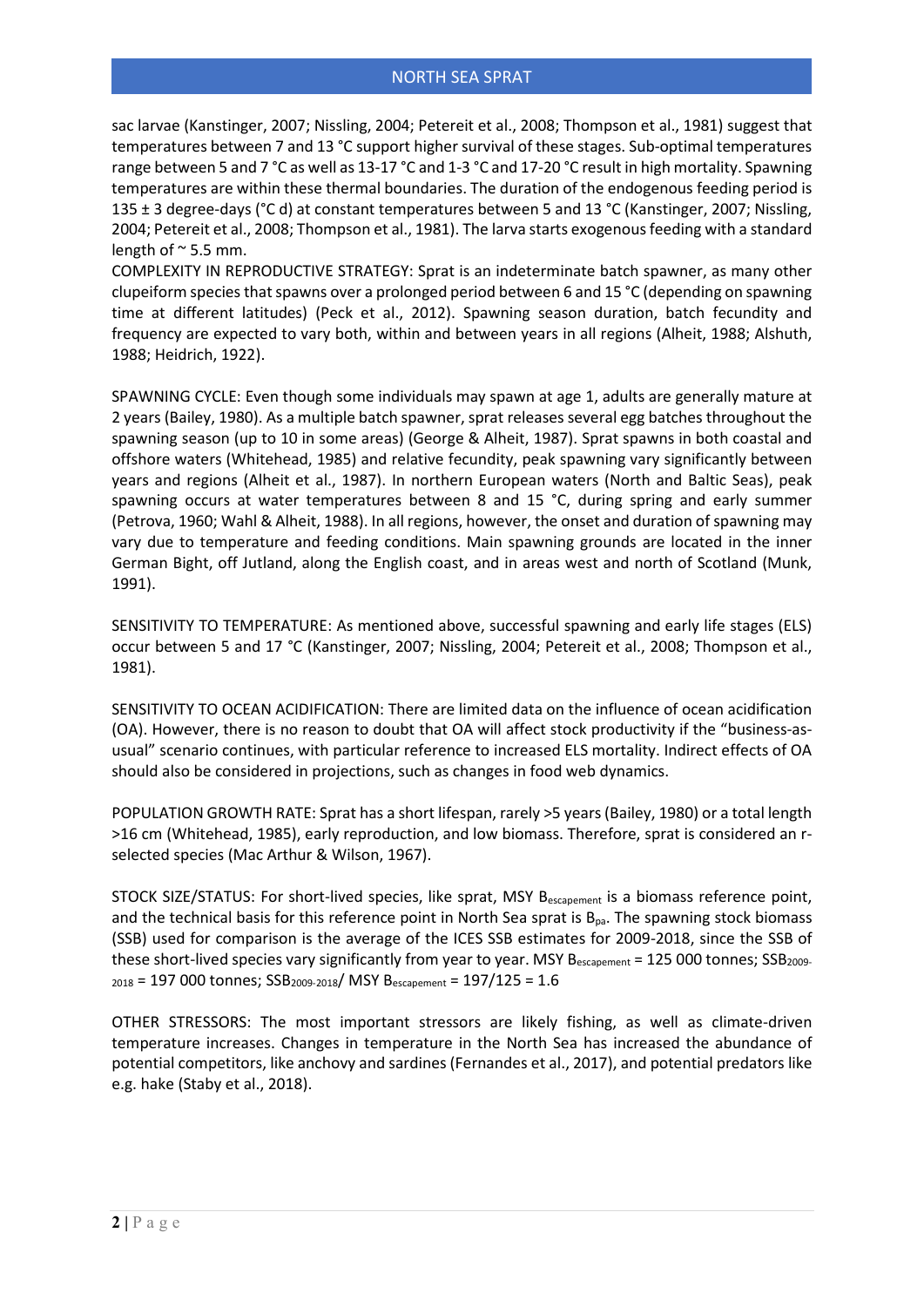## **Scoring of the considered sensitivity attributes**

Sensitivity attributes, climate exposure based on climate projections allowing the evaluations of impacts of climate change, and accumulated directional effect scoring for North Sea sprat (*Sprattus*  sprattus) in ICES subarea 4 and division 3.a. L: low; M: moderate; H: high; VH: very high, Mean<sub>w</sub>: weighted mean; N/A: not applicable. Usage: this column was used to make ad hoc notes, including considerations about the amount of relevant data available:  $1 = low$ ,  $2 = moderate$ ;  $3 = high$ .  $N/A =$ not applicable.

| <b>SENSITIVITY ATTRIBUTES</b>                   | L              | M              | H            | VH | Mean <sub>w</sub> | Usage | Remark                    |
|-------------------------------------------------|----------------|----------------|--------------|----|-------------------|-------|---------------------------|
| <b>Habitat Specificity</b>                      | 4              | $\mathbf{1}$   | 0            | 0  | 1.2               |       |                           |
| Prey Specificity                                | 0              | 5              | $\mathbf 0$  | 0  | 2.0               |       |                           |
| Species Interaction                             | 0              | 4              | $\mathbf{1}$ | 0  | 2.2               |       |                           |
| <b>Adult Mobility</b>                           | 0              | 4              | $\mathbf{1}$ | 0  | 2.2               |       |                           |
| Dispersal of Early Life Stages                  | 5              | 0              | $\mathbf 0$  | 0  | 1.0               |       |                           |
| <b>ELH Survival and Settlement Requirements</b> | $\Omega$       | 4              | $\mathbf{1}$ | 0  | 2.2               |       |                           |
| Complexity in Reproductive Strategy             | 4              | $\mathbf{1}$   | 0            | 0  | 1.2               |       |                           |
| <b>Spawning Cycle</b>                           | $\overline{2}$ | 3              | $\mathbf 0$  | 0  | 1.6               |       |                           |
| Sensitivity to Temperature                      | 5              | 0              | 0            | 0  | 1.0               |       |                           |
| Sensitivity to Ocean Acidification              | 5              | 0              | 0            | 0  | 1.0               |       |                           |
| <b>Population Growth Rate</b>                   | 4              | $\mathbf{1}$   | 0            | 0  | 1.2               |       |                           |
| <b>Stock Size/Status</b>                        | 5              | $\Omega$       | 0            | 0  | 1.0               |       |                           |
| <b>Other Stressors</b>                          | 0              | 5              | 0            | 0  | 2.0               |       |                           |
| <b>Grand mean</b>                               |                |                |              |    | 1.52              |       |                           |
| <b>Grand mean SD</b>                            |                |                |              |    | 0.52              |       |                           |
|                                                 |                |                |              |    |                   |       |                           |
| <b>CLIMATE EXPOSURE</b>                         | L              | M              | H            | VH | Mean <sub>w</sub> | Usage | <b>Directional Effect</b> |
| Surface Temperature                             | 0              | 0              | $\mathbf 0$  | 0  |                   | N/A   |                           |
| Temperature 100 m                               | 0              | 4              | 1            | 0  | 2.2               |       | 1                         |
| Temperature 500 m                               | 0              | 0              | 0            | 0  |                   | N/A   |                           |
| <b>Bottom Temperature</b>                       | 0              | 0              | 0            | 0  |                   | N/A   |                           |
| $O2$ (Surface)                                  | 3              | $\overline{2}$ | 0            | 0  | 1.4               |       | $-1$                      |
| pH (Surface)                                    | 0              | 0              | 0            | 0  |                   | N/A   |                           |
| <b>Gross Primary Production</b>                 | 3              | $\overline{2}$ | $\mathbf 0$  | 0  | 1.4               |       | $\mathbf{1}$              |
| <b>Gross Secondary Production</b>               | 3              | $\overline{2}$ | $\mathbf 0$  | 0  | 1.4               |       | 1                         |
| Sea Ice Abundance                               | 0              | 0              | 0            | 0  |                   | N/A   |                           |
| <b>Grand mean</b>                               |                |                |              |    | 1.60              |       |                           |
| <b>Grand mean SD</b>                            |                |                |              |    | 0.40              |       |                           |
| <b>Accumulated Directional Effect</b>           |                |                |              |    |                   |       | 3.6                       |
|                                                 |                |                |              |    |                   |       |                           |
| <b>Accumulated Directional Effect: POSITIVE</b> |                |                |              |    |                   |       | 3.6                       |

North Sea sprat (*Sprattus sprattus*) in ICES subarea 4 and division 3.a

## **References**

- Alheit, J. (1988). Reproductive biology of sprat (*Sprattus sprattus*): Factors determining annual egg production. *ICES Journal of Marine Science*, *44*(2), 162–168.
- Alheit, J., Wahl, E., & Cihangir, B. (1987). Distribution, abundance, development rates, production and mortality of sprat eggs. *ICES Council Meeting Papers*, *H: 45*.
- Alshuth, S. (1988). Seasonal variations in length-frequency and birthdate distribution of juvenile sprat (*Sprattus sprattus*). *ICES Council Meeting Papers*, *H: 44*.
- Araújo, F. G., Williams, W. P., & Bailey, R. G. (2000). Fish assemblages as indicators of water quality in the middle Thames estuary, England (1980–1989). *Estuaries*, *23*(3), 305–317.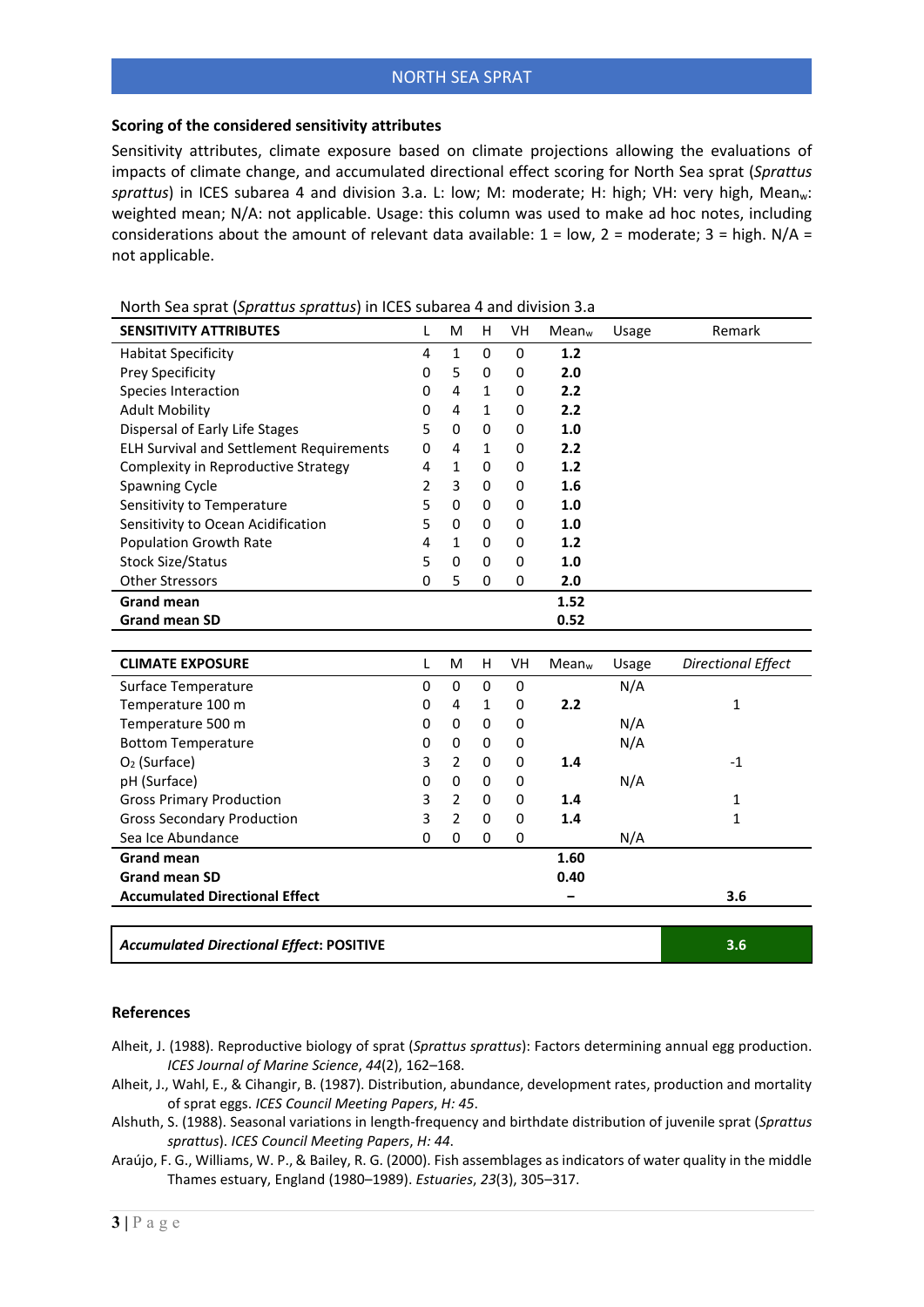- Bailey, R. (1980). Problems in the management of short-lived pelagic fish as exemplified by North Sea sprat. *Rapports et Proces-Verbaux Des Reunions, Conseil International Pour L'Exploration de La Mer*, *177*, 477– 488.
- Bernreuther, M. (2007). *Investigations on the feeding ecology of Baltic Sea herring (*Clupea harengus *L.) and sprat (*Sprattus sprattus *L.)* [Doctoral dissertation]. Institute for Hydrobiology and Fisheries Science, University of Hamburg.
- Blaxter, J., & Hunter, J. (1982). The biology of the clupeoid fishes. *Advances in Marine Biology*, *20*, 1–223.
- Daan, N., Bromley, P., Hislop, J., & Nielsen, N. (1990). Ecology of North Sea fish. *Netherlands Journal of Sea Research*, *26*(2–4), 343–386.
- De Silva, S. (1973). Food and feeding habits of the herring *Clupea harengus* and the sprat *C. sprattus* in inshore waters of the west coast of Scotland. *Marine Biology*, *20*(4), 282–290.
- Ellis, T., & Nash, R. (1997). Predation by sprat and herring on pelagic fish eggs in a plaice spawning area in the Irish Sea. *Journal of Fish Biology*, *50*(6), 1195–1202.
- Fernandes, J. A., Papathanasopoulou, E., Hattam, C., Queirós, A. M., Cheung, W. W., Yool, A., Artioli, Y., Pope, E. C., Flynn, K. J., Merino, G., Calosi, P., Beaumont, N., Austen, M., Widdicombe, S., & Barange, M. (2017). Estimating the ecological, economic and social impacts of ocean acidification and warming on UK fisheries. *Fish and Fisheries*, *18*(3), 389–411.
- George, M., & Alheit, J. (1987). Ovarian maturation cycle of sprat, *Sprattus sprattus*. *ICES Council Meeting Papers*, *H: 47*.
- Heidrich, H. (1922). Über die Fortpflanzung von *Clupea sprattus* in der Kieler Bucht. *Wissenschaftliche Meeresuntersuchungen Neue Folge*, *20*, 1–47.
- ICES. (2018). *Benchmark Workshop on Sprat (WKSPRAT 2018)* (ICES Document CM ACOM: 35; p. 60). ICES.
- Kanstinger, P. (2007). *Growth and condition of larval sprat (*Sprattus sprattus*): A combined laboratory and field investigation* [Doctoral dissertation]. University of Hamburg.
- Mac Arthur, R., & Wilson, O. (1967). *The Theory of Island Biogeography*. Princeton University Press.
- Maes, J., Tackx, M., & Soetaert, K. (2005). The predation impact of juvenile herring *Clupea harengus* and sprat *Sprattus sprattus* on estuarine zooplankton. *Hydrobiologia*, *540*(1), 225–235.
- Munk, P. (1991). *Changes in mean size and distribution of juvenile North Sea sprat (*Sprattus sprattus *L.) in the period 1976-90*. *H: 41*, 6.
- Muus, B., Nielsen, J., Dahlstrom, P., & Nystrom, B. (1999). *Sea Fish. Scandinavian Fishing Year Book–Hedehusene* (Narayana Press). Odder, Hedehusene.
- Nissling, A. (2004). Effects of temperature on egg and larval survival of cod (*Gadus morhua*) and sprat (*Sprattus sprattus*) in the Baltic Sea—Implications for stock development. *Hydrobiologia*, *514*, 115–123.
- Peck, M. A., Baumann, H., Bernreuther, M., Clemmesen, C., Herrmann, J.-P., Haslob, H., Huwer, B., Kanstinger, P., Köster, F. W., Petereit, C., Temming, A., & Voss, R. (2012). The ecophysiology of *Sprattus sprattus* in the Baltic and North Seas. *Progress in Oceanography*, *107*, 31–46.
- Petereit, C., Haslob, H., Kraus, G., & Clemmesen, C. (2008). The influence of temperature on the development of Baltic Sea sprat (*Sprattus sprattus*) eggs and yolk sac larvae. *Marine Biology*, *154*(2), 295–306.
- Pethon, P. (2005). *Aschehougs Store Fiskebok*. Aschehoug.
- Petrova, E. (1960). On the fecundity and maturation of Baltic sprat. *Trudy Vsesojuznyj naucno issledovatelskij. Institut Morskogo Rybnogo Xozjajstva I Okeanografii VNIRO*, *42*, 99–108.
- Raab, K., Nagelkerke, L., Boerée, C., Rijnsdorp, A., Temming, A., & Dickey-Collas, M. (2011). Anchovy *Engraulis encrasicolus* diet in the North and Baltic Seas. *Journal of Sea Research*, *65*(1), 131–140.
- Russell, F. S. (1976). *The Eggs and Planktonic Stages of British Marine Fishes*. Academic Press.
- Staby, A., Skjæraasen, J. E., Geffen, A. J., & Howell, D. (2018). Spatial and temporal dynamics of European hake (*Merluccius merluccius*) in the North Sea. *ICES Journal of Marine Science*, *75*(6), 2033–2044.
- Thompson, B. M., Milligan, S., & Nichols, J. (1981). The development rates of sprat (*Sprattus sprattus* L.) eggs over a range of temperatures. *ICES Council Meeting Papers*, *H: 15*.
- Valenzuela, G. S., & Vargas, C. A. (2002). Comparative larval growth rate of *Sprattus sprattus* in relation to physical and biological oceanographic features in the North Sea. *Archive of Fishery and Marine Research*, *49*(3), 213–230.
- Voss, R., Dickmann, M., & Schmidt, J. O. (2009). Feeding ecology of sprat (*Sprattus sprattus* L.) and sardine (*Sardina pilchardus* W.) larvae in the German Bight, North Sea. *Oceanologia*, *51*(1), 117–138.
- Wahl, E., & Alheit, J. (1988). Changes in the distribution and abundance of sprat eggs during spawning season. *ICES Council Meeting Papers*, *H: 45*.
- Whitehead, P. (1985). *Clupeoid Fishes of the World. An Annotated and Illustrated Catalogue of Herrings, Sardines, Pilchards, Sprats, Shads, Anchovies and Wolf-Herrings. Part 1 Chirocentridae, Clupeidae and*